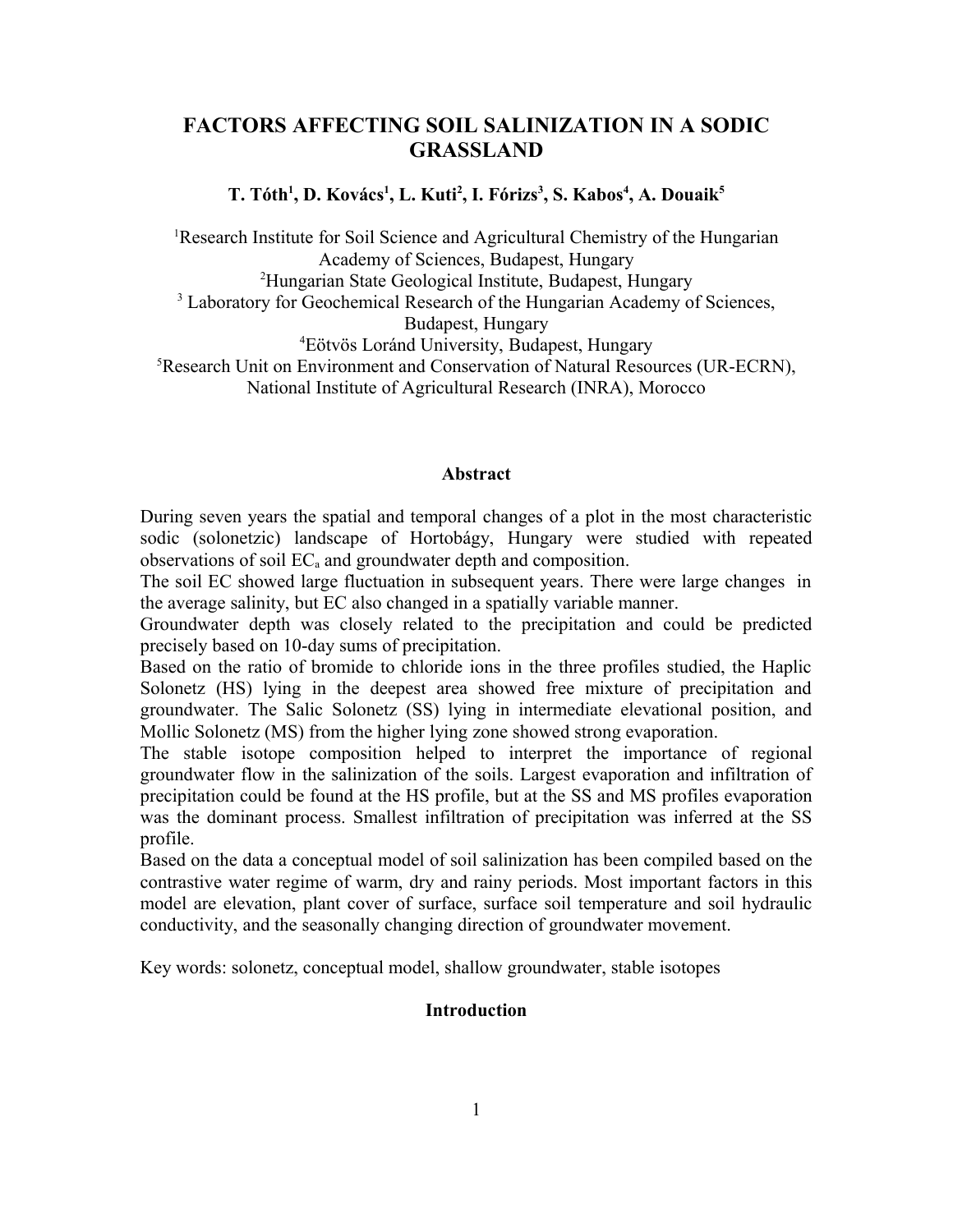The salt concentration of soils is not constant, but a dynamic parameter (Arany, 1956, Szabolcs, 1971, Várallyay, 1966, 1989). Since the presence of soluble salts is the most characteristic feature of the salt-affected soils, its role in the spatial distribution, utilization, reclamation of salt-affected soils has been treated with hundreds of papers worldwide and in Hungary also (recently Blaskó, 1999, Szendrei, 1999, Szabó et al. 1998, Karuczka, 1999) and this topic remains in the focus of interest.

We selected the most characteristic native sodic grassland of Hungary in the Hortobágy National Park to characterize the spatial and temporal aspects of soil salinization. The studied area has already been described in several papers, regarding geology (Tóth and Kuti, 1999a,b), soil properties (Tóth and Jozefaciuk, 2002), vegetation (Tóth et al., 1991, Tóth and Rajkai, 1994, Tóth and Kertész, 1993), groundwater conditions (Kuti et al., 2002), spatial variation (Tóth and Kuti, 2002, Douaik et al., 2005). Our objective in this work was to combine the concepts of regional groundwater flow and elevational catena to explain the zonation of saline habitats in the grassland. For this objective repeated observation on groundwater and surface soil EC were used. We relied heavily on the zonation of the plant associations as indicators of soil salinity/sodicity conditions and sampling units, as is typical in geobotany (Chapman, 1960, Alvarez et al., 2001). A previous version of this paper was presented earlier by Tóth et al. (2002)

## **Materials and Methods**

#### *Repeated observations*

There were four groundwater observation wells observed at ten-day intervals for groundwater depth and monthly for groundwater quality. The elevation of the wells was the following: #1: 90, #2: 89.32, #3: 88.8, #4:88.68 m.

The soil bulk electrical conductivity  $(EC_a)$  was measured with a 4-month frequency at 420 points, arranged systematically in a 25 x 25 m grid. The equipment used for the measurements was a four-electrode probe (Rhoades and Miyamoto, 1990). At 20 points soil samples were collected from 10 cm increments to the depth of 40 cm. Duplicate sample collection was made between the endpoints of the probe, but the samples were bulked for each depth increment. In the laboratory  $EC_{2.5}$  was determined in 1:2.5 soil:water suspension.

At three selected profiles (MS, SS, HS) a morphologic description and horizon-wise sampling for laboratory analysis was carried out. Also a series of 15 repeated samplings down to the ground-water was made. The level and composition of the groundwater were also characterized.

## *Stable isotope and tritium analysis*

Water samples were analysed for stable oxygen and hydrogen isotopic compositions in the Laboratory for Geochemical Research of the Hungarian Academy of Sciences. The oxygen and hydrogen isotopic compositions were determined using the standard techniques detailed by Epstein & Mayeda (1953) and Coleman et al. (1982), on a Finnigan MAT delta S mass spectrometer. Results are expressed using the conventional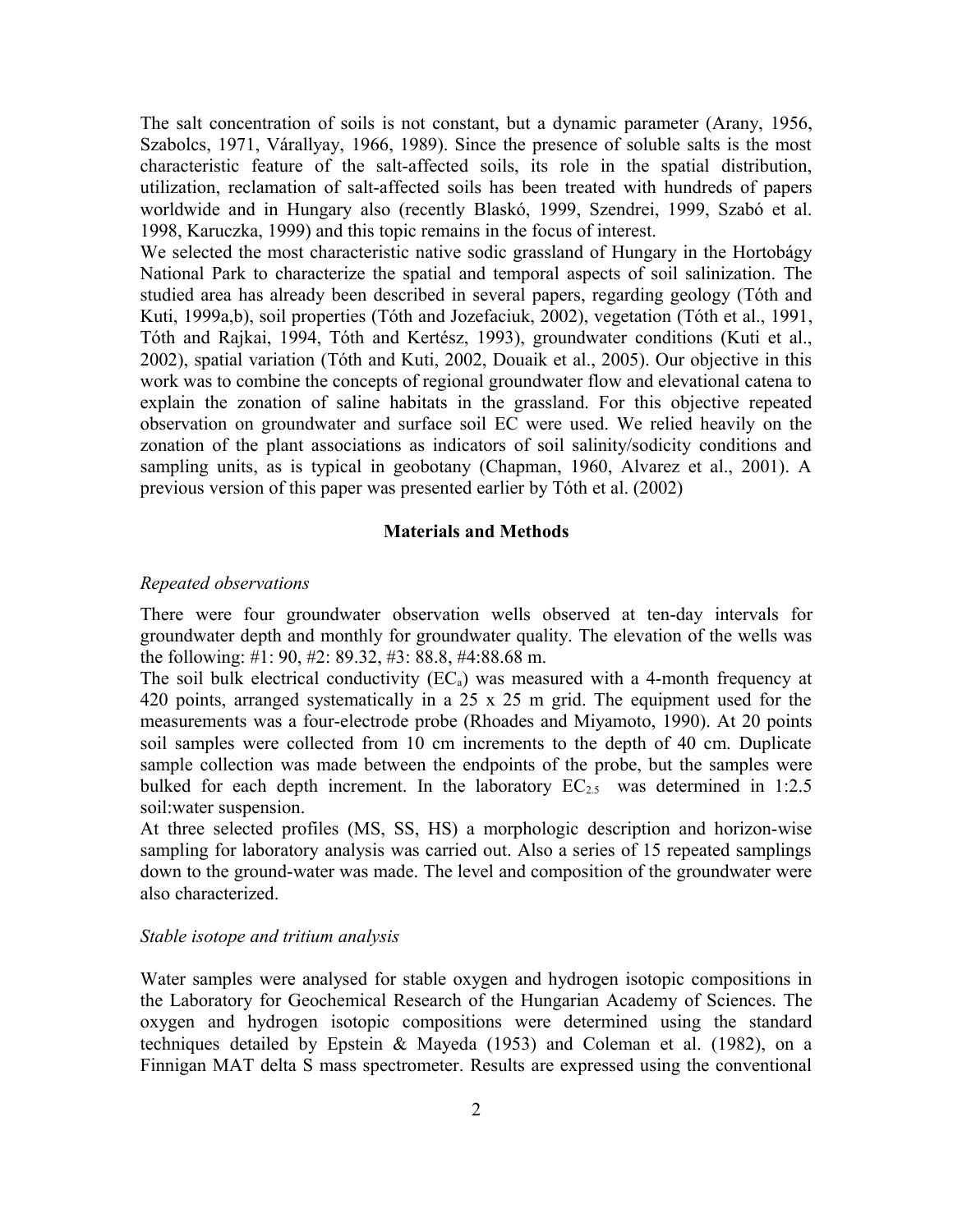delta (δ) notation,  $\delta = (R_{sample} - R_{standard})/R_{standard} * 1000$  [‰], where  $R_{sample}$  and  $R_{standard}$  are the ratios of heavy and light isotopes. Uncertainty is  $\pm 0.1\%$  for oxygen and  $\pm 1\%$  for hydrogen. The tritium measurements were made in the Water resources Resources Research Centre Plc. by the standard scintillation counting, uncertainty is  $\pm 10\%$  relative.

## *Spatio-temporal analysis*

We had 2 data sets:

- calibration data: soil bulk electrical conductivity  $(EC_a)$  measured using an insertionprobe sensor, along with the soil salinity determined in laboratory  $(EC_{2.5})$ . This was available for 15 to 20 locations;
- data to calibrate :  $EC_a$  at more than 400 locations (the calibration data is a subset of these locations), also we had the x-y coordinates and the vegetation cover.

The 2 data sets are available for 17 time instants (November 1994 to December 2000). We established the stochastic calibration equation relating  $EC_{2.5}$  to  $EC_{a}$  using a multiple linear regression model. Then we determined  $EC_{2.5}$  for the locations of the 'data to calibrate' set. Next, we interpolated the calculated  $EC_{2.5}$ , using ordinary kriging, to produce a soil salinity map for the whole area of study. At the last step, we tested if there was a temporal change in the soil salinity levels using mixed linear analysis of variance and conditional regression models. We had two tests:

- the first to determine if the salinity pattern had changed in a spatially variable manner, which is called dynamic spatial variation (the change in soil salinity level differs from location to location and is not proportional)
- the second to determine if the average salinity level across the whole field had changed with time

#### **Results and Discussion**

#### *Description of the "Nyírőlapos" study site*

Three profiles of a solonetzic toposequence: Mollic Solonetz, MS, Salic Solonetz, SS, and Haplic Solonetz, HS were studied. The position in the toposequence is closely related to the vegetation: tallgrass grassland (**Achilleo-Festucetum pseudovinae** plant association) at the top (MS), shortgrass (**Artemisio-Festucetum pseudovinae** plant association) in between (SS) and meadow (**Agrosti-Alopecuretum pratensis** plant association) in the bottom (HS) (Bodrogközy, 1965). The profiles represent a complex heterogeneous solonetzic landscape in which a difference of a few decimeters of elevation results in radically different pattern of salt accumulation. The SS profile is the most sodic and saline of the three. Based on field observations and measurements of saturated hydraulic conductivity and surface temperature values of these profiles during seven-year period, the following processes seem to have the most dominant effect on salt accumulation:

#### Processes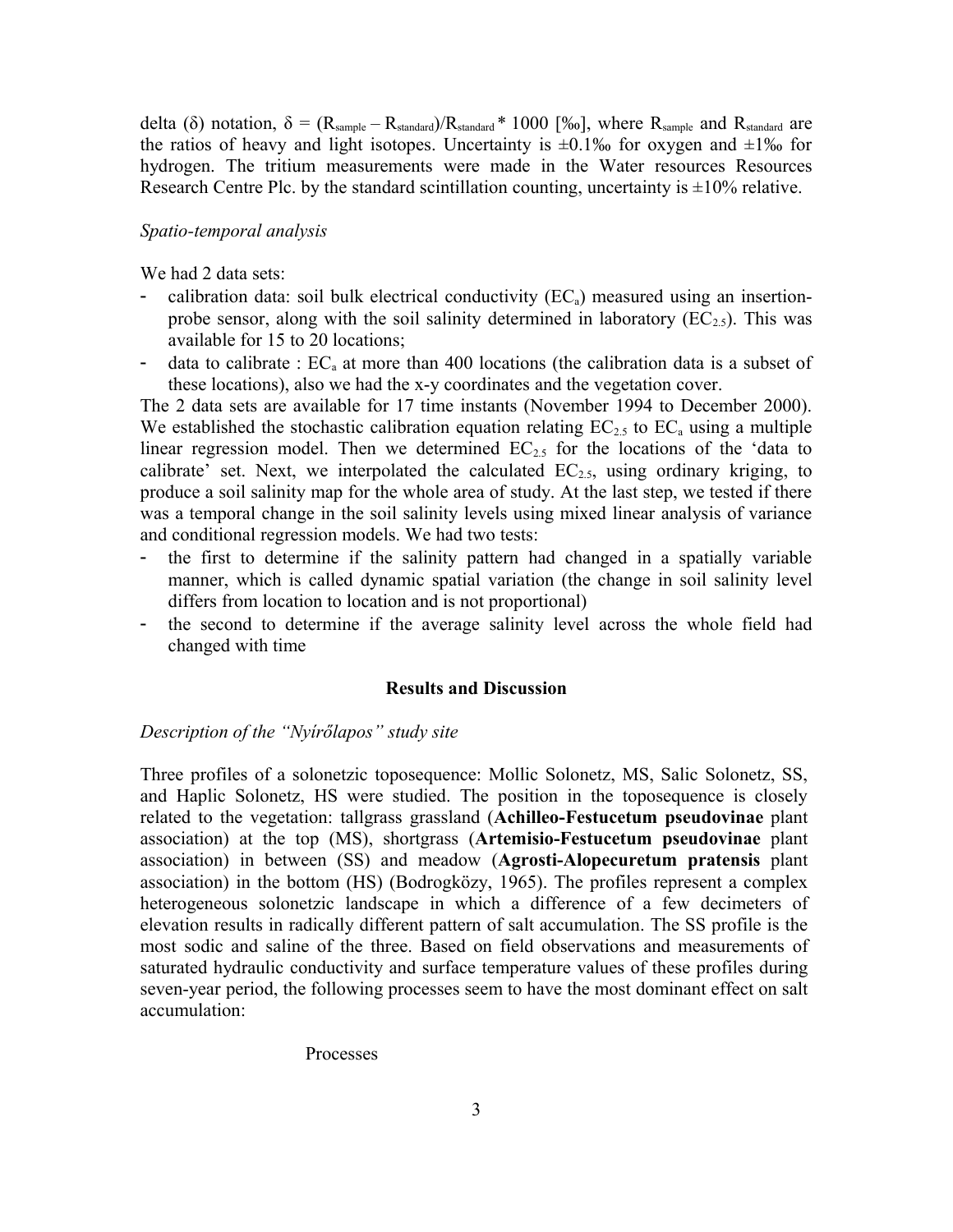| Profile   | W       | R.                               |      | $UL$ $Cr$ | Ha  |
|-----------|---------|----------------------------------|------|-----------|-----|
| <b>MS</b> |         |                                  |      | +++ + +++ |     |
| <b>SS</b> | $+$ $-$ | $-++$                            | $+$  |           | $+$ |
| <b>HS</b> | $+++$   | <b>Service Contract Contract</b> | $++$ | $++-$     |     |

The letters denote: MS Mollic Solonetz, SS Salic Solonetz, HS Haplic Solonetz, W-Waterlogging, R- Runoff, I/L- Infiltration/Leaching, Cr- Capillary rise, Ha- Humus accumulation. The minus sign stands for negligible effect and the plus for positive. Basic properties of the studied profiles are presented in Tables 1 and 2. The contrasting physicochemical properties of the three Solonetz profiles are evaluated in Tóth and Jozefaciuk (2002).

*Table 1. Location and general characteristics of three studied solonetzic soils from Hortobágy, Hungary*

|  | Soil Latitude N Longitude E Elevation Assoc $D_g^*$ EC <sub>g</sub> * EC <sup>*</sup> SAR <sup>*</sup> pH <sup>*</sup> |  |  |  |    |
|--|------------------------------------------------------------------------------------------------------------------------|--|--|--|----|
|  | MS 47 <sup>0</sup> 33 777' 21 <sup>0</sup> 18 258' 89.35 m Achi 1.0 3.6 2.2 30                                         |  |  |  | 77 |
|  | SS $47^033.821$ , $21^018.269$ , $89.09 \text{ m}$ Arte 0.9 6.0 6.7 85                                                 |  |  |  | 79 |
|  | HS $47^{\circ}33.780$ , $21^{\circ}18.170$ , $88.84 \text{ m}$ AgAl 0.7 18.0 3.8 39                                    |  |  |  | 76 |

Abbreviations MS Mollic Solonetz, SS Salic Solonetz, HS Haplic Solonetz, Assoc is plant association, (Achi=Achilleo-Festucetum pseudovinae, Arte=Artemisio-Festucetum pseudovinae, AgAl=Agrosti-Alopecuretum pratensis),  $D_g$  [m] groundwater depth,  $EC_g$ [mS cm<sup>-1</sup>] electrical conductivity of the groundwater, EC electrical conductivity, SAR sodium adsorption ratio and pH of soil saturation extracts from 0-10 and 50-60 cm layers, \*average values measured monthly in Jun-Sept 1999.

| Soil and  |               |      |             |             |                     |           |                    |           | $CO32$ OM CEC EB ESP pH EC SAR BD Ks                    |      |                           | Silt      | Clay |
|-----------|---------------|------|-------------|-------------|---------------------|-----------|--------------------|-----------|---------------------------------------------------------|------|---------------------------|-----------|------|
| horizon   |               | $\%$ | $\%$        |             |                     | $\%$      |                    |           |                                                         |      |                           | $\%$      | $\%$ |
| <b>MS</b> | A             | 0.25 |             | 4.22 25.0   | 15.5 3.04 8.15 0.89 |           |                    |           | 4.5                                                     | 1.19 | 81.7                      | 67.1      | 15.7 |
|           | B             | 0.38 | 2.06        | 17.4        | 20.7                | 83        | 8.68               | 0.75      | 98.1                                                    |      | 1.42 0.014 54.4           |           | 43.8 |
|           | BC.           | 20   | 0.93        | 18.5        | 13.0                |           | 82.8 9.07 6        |           |                                                         |      | 106.8 1.55 0.023 60.2     |           | 42.9 |
|           | C             | 32.3 | 0.53 10.9   |             |                     |           | 10.9 93.5 9.18 5.4 |           |                                                         |      | 96.2 1.64 0.012 65.6 33.4 |           |      |
|           |               |      |             |             |                     |           |                    |           |                                                         |      |                           |           |      |
| <b>SS</b> | A             | 0.17 |             |             |                     |           |                    |           | 1.56 15.2 8.7 74.9 8.53 10.3 125.6 1.46 0.028 80.1 28.8 |      |                           |           |      |
|           | B             | 0.59 |             | 0.88 20.7   | 21.1                | 92.9      |                    |           | 9.05 9.3 222.6 1.56 0.144 54.4                          |      |                           |           | 42 1 |
|           | BC.           | 25.2 | $0.54$ 13.0 |             |                     |           |                    |           | 16.9 95.8 9.31 11 271.2 1.66 0.161 59.0                 |      |                           |           | 361  |
|           | $\mathcal{C}$ | 16.8 |             | $0.27$ 10.9 |                     |           |                    |           | 11.7 81.8 9.25 5.8 160.2 1.64 0.119 63.3                |      |                           |           | 27 2 |
|           |               |      |             |             |                     |           |                    |           |                                                         |      |                           |           |      |
| <b>HS</b> | A             | 0.08 | 4.08 10.9   |             |                     |           | 16.1 10 7.8 0.75   |           | 13.8                                                    | 1.18 | 8.80                      | 79.7 14.2 |      |
|           | B             | 0.08 |             | 1.38 21.7   | 17.4 60.9           |           | 8.26               | 6.7       | 76.6                                                    |      | 1.62 0.006 54.5           |           | 42.7 |
|           | BC -          | 0.5  | 0.66 17.4   |             |                     | 18.6 64.4 | 8.2                | 8.7       | 81.3                                                    | 1.61 | 0.010 53.4 36.1           |           |      |
|           | C             | 19.3 | 0.37        | 12.0        | 10.9                | 72.5      | 8.18               | 10.5 79.3 |                                                         |      | $1.62$ 0.143 60.6 26.7    |           |      |

*Table 2. Laboratory characteristics of profiles*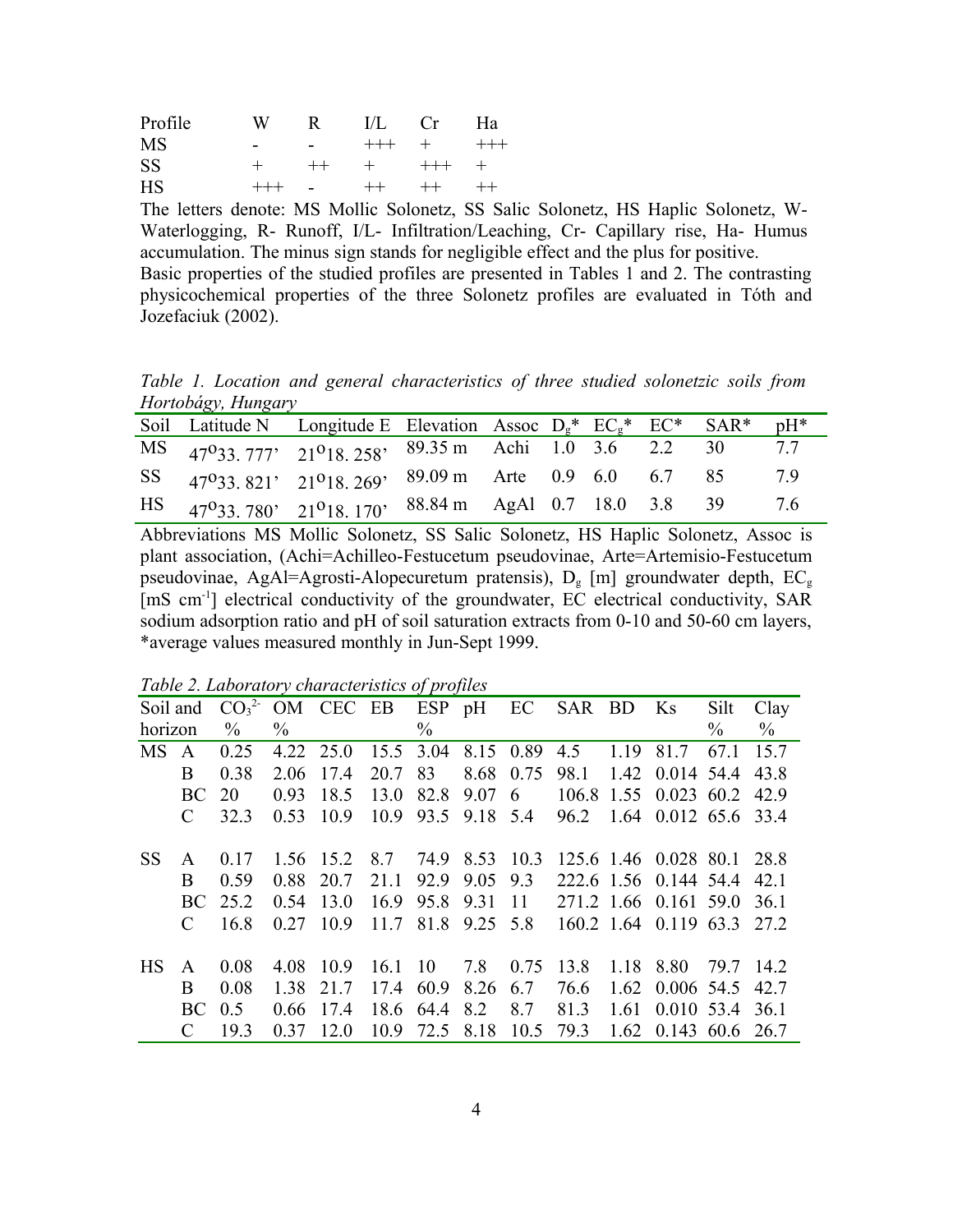Abbreviations:  $CO<sub>3</sub><sup>2</sup>$  carbonates content, OM organic matter content, CEC and EB (exchangeable bases) cMol kg-1, ESP exchangeable sodium percentage, SAR sodium adsorption ratio, BD bulk density, Ks saturated hydraulic conductivity cm/day EC electrical conductivity mS cm-1; EC, pH and SAR were determined in the saturation extract

## *Spatio-temporal changes of soil EC*

We compared temporal change for September 1995, 1998 and 1999 to 1997.

We found that there was a strong evidence of a significant dynamic spatial variation between the reference time (September 1997) and the other times. Also we found that the mean soil salinity level across the entire field had changed significantly with time.

The overall salinity level increased by 36% between September 1995 and 1997, and increased by 110%, and 32% between September 1997, and 1998 and 1999 respectively.

As we found a significant dynamic spatial variation, we needed to compute a new multivariate linear regression model and to ordinarily krige the result, in order to map soil salinity for a new time instant (we used September 1998).

Comparing the two maps (see Fig1), we noted that the soil salinity level increased in the whole area of study, except the most eastern and the northwestern parts of the field. That points to the effect of inhomogeneity inside the area and leads to further study.



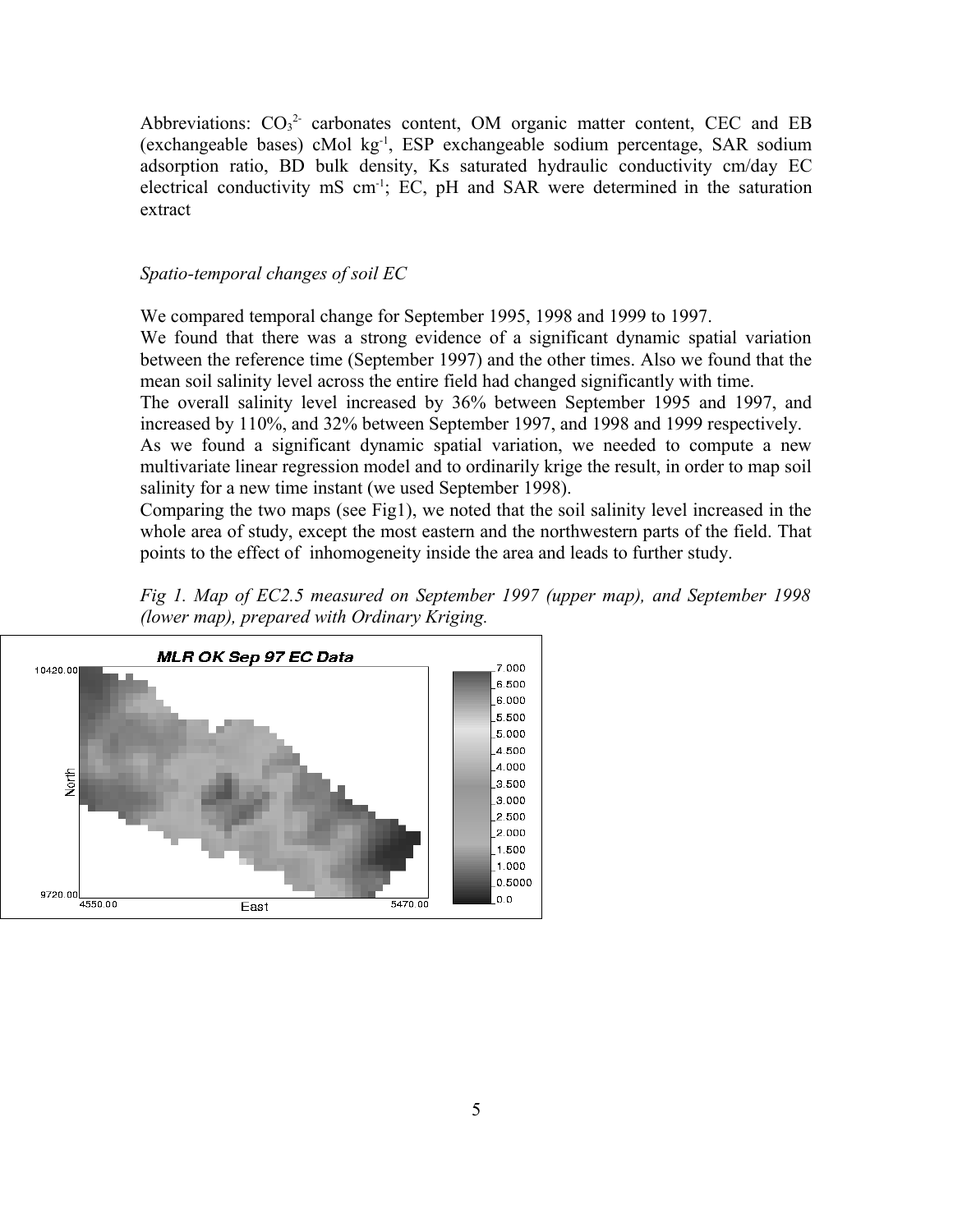

# *Temporal changes in the groundwater level*

Since groundwater level is a decisive factor in the salinity of soils we tried to predict it with the sum of precipitation of the previous 10-day long intervals (decades). As an example the best fitting equation for Well #2 was the following:

Equilibrated groundwater-level  $=0.73$  \* precipitation-of-actual-decade + 0.23 precipitation-one-decade-before –0,022 \* precipitation-two-decades-before+0,040 \* precipitation-three-decades-before –0,023 \* precipitation-four-decades-before

The variables in the equation were standardized in order to select the best predicting algorithm based on the comparison of model residuals. The correlation coefficient of the shown multiple linear regression equation was 0.992, and it shows that the amount of precipitation is very closely related to the groundwater level. The importance of precipitation is less and less with increasing time lag.

## *The Cl- /Br- ratio of soil solutions and groundwaters*

For the study of the mixing of precipitation, soil solution and groundwaters in the three profiles, the ratio of Cl and Br was determined (Fig 2). According to Flury and Papritz (1993), Vinogradov (1959) and Whittemore (1988), the ratio of the two anions is suitable for following some changes of the soil solutions, since both anions behave as "conservative" components, that is dissolve well and enters very sparingly chemical reactions and adsorption. Bromide concentration shows a close correlation with the soil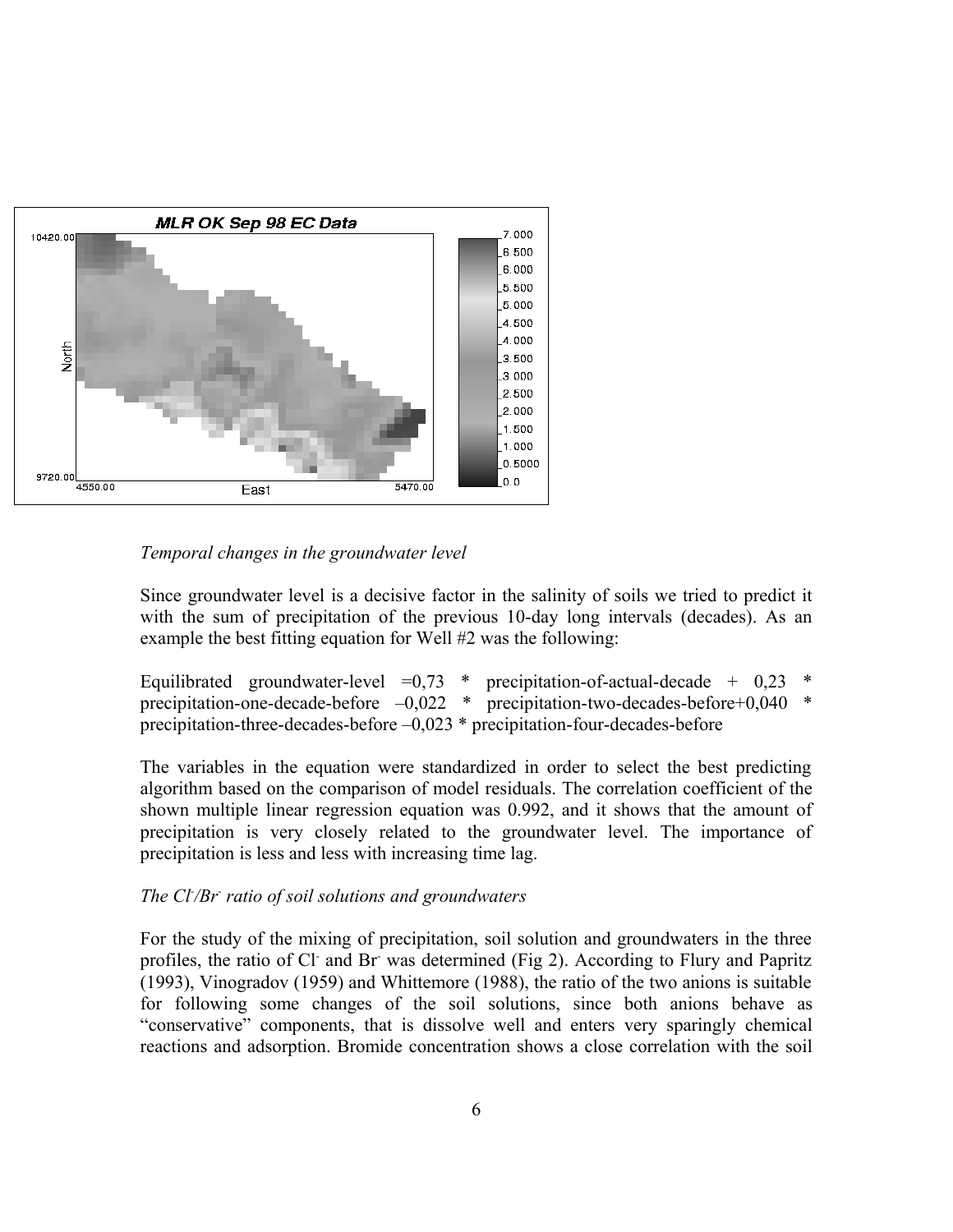organic matter content, therefore in the saturation extracts collected from the surface "A" horizons of the Mollic (MS) and Haplic Solonetzes (HS) large Br concentration was found. If the soil solutions and the groundwater freely mix then the points of one profile are situated on a line. It was found in the case of the lowest lying Haplic Solonetz. Here it seems proven that the precipitation has a direct role in the salt composition of the profile, and the effect of evaporation and leaching can be seen simultaneously. In the case of the Salic Solonetz (SS) the Cl concentration of groundwater is smaller than in the saturation extracts of the soil horizons, therefore compared to the groundwater there is an increase in chloride concentration in the soil solutions during evaporation. In the saturation extract of "A" horizon of Mollic Solonetz the chloride concentration is small, but in the deeper horizons it is greater than in the groundwater, in these depths the same processes go on as in the Salic Solonetz profile.

*Fig 2. The ratio of bromide to chloride in the saturation extracts of soil genetical horizons and groundwater samples of the three profiles (MS=Mollic Solonetz, SS=Salic Solonetz and HS=Haplic Solonetz)*



*Interpretation of isotope data*

The study area (Nyírőlapos) lies on a discharge area of a regional flow system, where old groundwater (infiltrated in the Ice Age) is flowing upward. The  $\delta^{18}O$  value of this old groundwater is between -11.5‰ and -11.8‰ vs. VSMOW in the depth range of 30-60 meters. The radiocarbon age of groundwater in Balmazújváros (few kms away from the study area) is 13-15 ka. This ascending groundwater mixes with the infiltrating precipitation fallen to the area nowadays. Hence the  $\delta^{18}O$  value of the infiltrating modern groundwater is  $-9.3 \pm 0.4\%$  (Deák et al. 1996), this mixing process can be traced by measuring the  $\delta^{18}$ O values.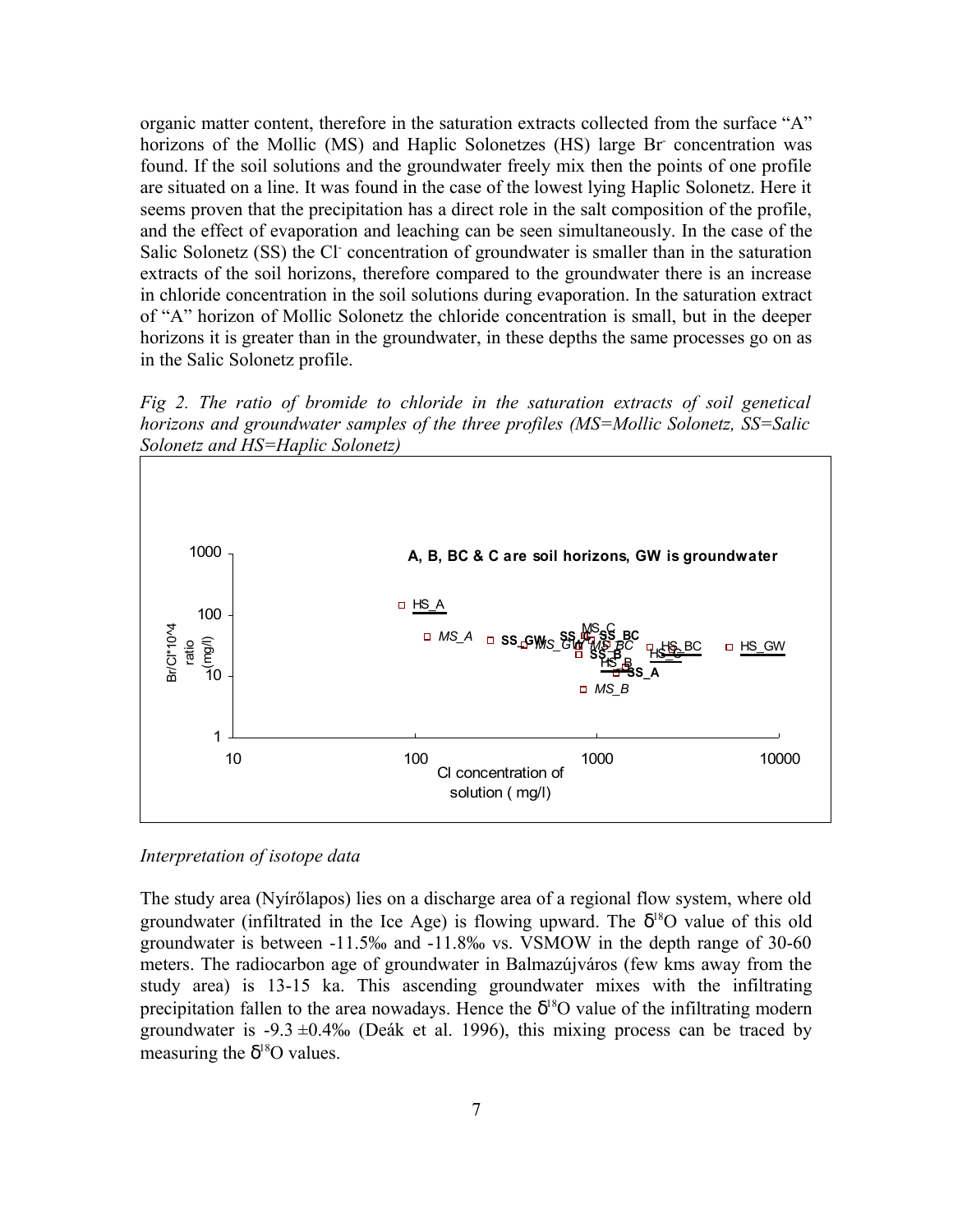The  $\delta^{18}$ O values of all the seven observation wells are less negative than that of the ascending deep groundwater (Fig. 3), indicating that some infiltrating precipitation mixes to the upcoming groundwater in every well, but mixing ratio differs a lot well-by-well. The  $\delta^{18}$ O values are rather constant in time (Fig. 3) with the exception of Well#2, where the  $\delta^{18}$ O value changed about 1 ‰ in the studied period. The constancy of the  $\delta^{18}$ O values indicated that the mixing ratio and the rate of evaporation at an observation well are the same in time, while the mixing ratio differ a lot in the different wells, which are spatially close to each other (cca. 250m).

*Fig 3. Stable oxygen isotope compositions of the shallowest groundwater taken from the observation wells in the Nyírőlapos (Hortobágy) area during the years 1997-1998, Hungary.*



The Well#4 has the least negative  $\delta^{18}O$  value, which is more positive than that of the infiltrating water, clearly showing that evaporation has an effect on the isotopic composition of the groundwater. The  $\delta D-\delta^{18}O$  relationship in the case of three observation wells (points are on the right side of the meteoric water line on Fig. 4) suggests that evaporation takes place at every part of the studied area.

*Fig 4. The* δ*D vs.* δ *<sup>18</sup>O values of three observation wells in the Nyírőlapos (Hortobágy, Hungary) area in the year 1998.*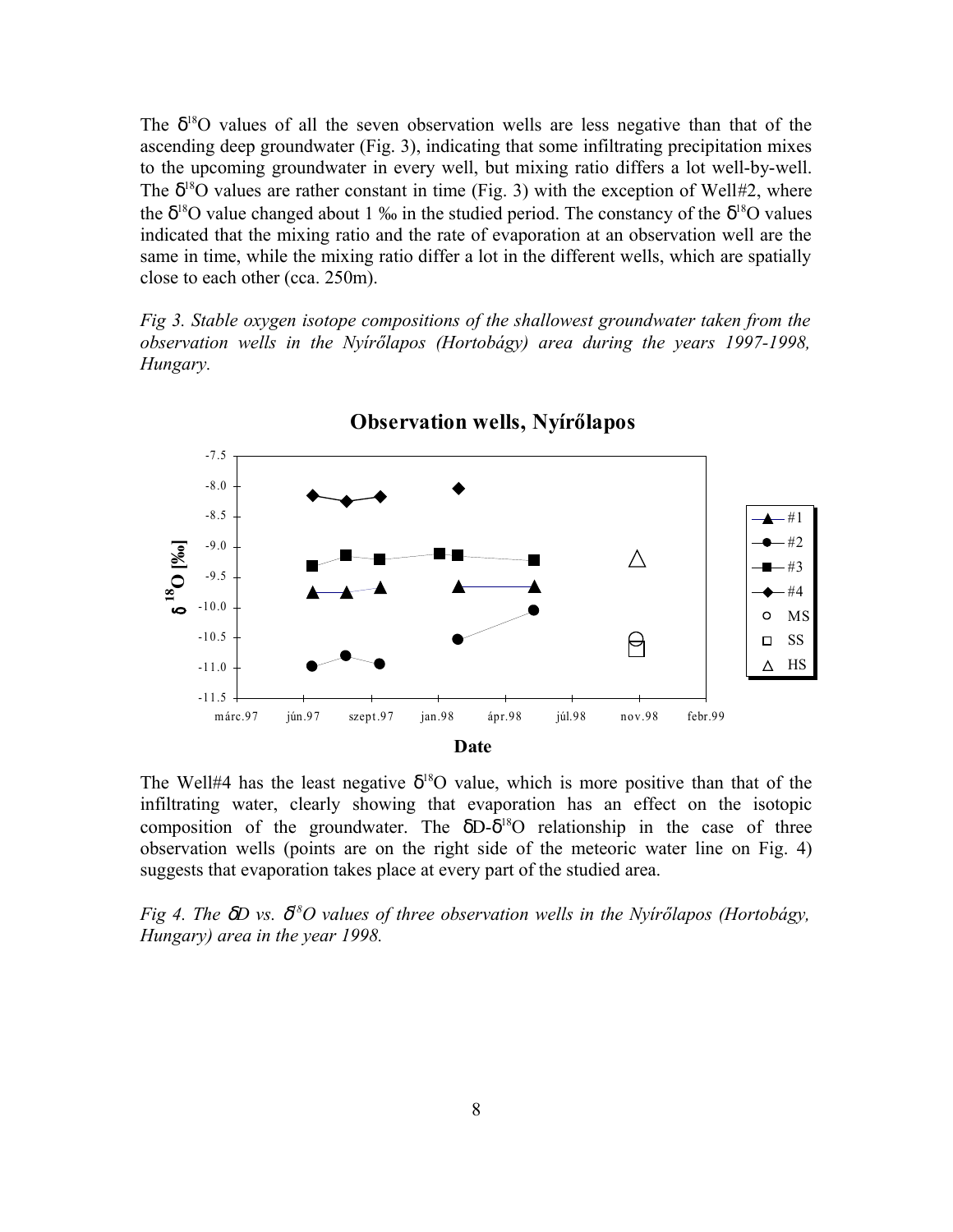

*Table 3 Isotope and electrical conductivity data of three observation wells measured in 1998.*

| Well no δ <sup>18</sup> O |                                    | ldD                                |              | Tritium Electrical conductivity |
|---------------------------|------------------------------------|------------------------------------|--------------|---------------------------------|
|                           | $\left[\frac{\%}{\%}\right]$ vsmow | $\left[\frac{\%}{\%}\right]$ VSMOW | <b>IFTU1</b> | $\lfloor$ mS/cm]                |
| MS                        | $-10.53$                           | $-79.69$                           | 2.8          | 3.29                            |
| $\overline{\text{SS}}$    | $-10.69$                           | $-80.91$                           | 1.3          | 1.92                            |
| <b>HS</b>                 | $-9.19$                            | $-68.43$                           | 4.8          | 12.6                            |

The ascending groundwater is tritium free, tritium comes with the infiltrating precipitation. The -9.19‰  $\delta^{18}O$  value of the HS observation well points out the highest proportion of infiltrating precipitation vs. ascending groundwater among three wells (Table 3). The tritium content is in very good agreement with this observation, the HS well has the highest amount of tritium. The electrical conductivity (Table 3) also showed a good correlation with isotope data, the well HS has the highest value (12.6 mS/cm).

## *The conceptual model of soil salt accumulation*

Generally largest soil salt concentration is placed in the lowest, depressional zones of the soil catena worldwide. According to our experience in the study site it is not the case. In order to explain this phenomenon we have compiled the conceptual model of soil salt accumulation as shown in Fig 5.

*Fig 5. Schematic model of salt accumulation according to the zonation of vegetation (Salvio-Festucetum sulcatae, Achilleo-Festucetum pseudovinae, Artemisio-Festucetum pseudovinae, Camphorosmetum annuae, Puccinellietum limosae, Agrosti-*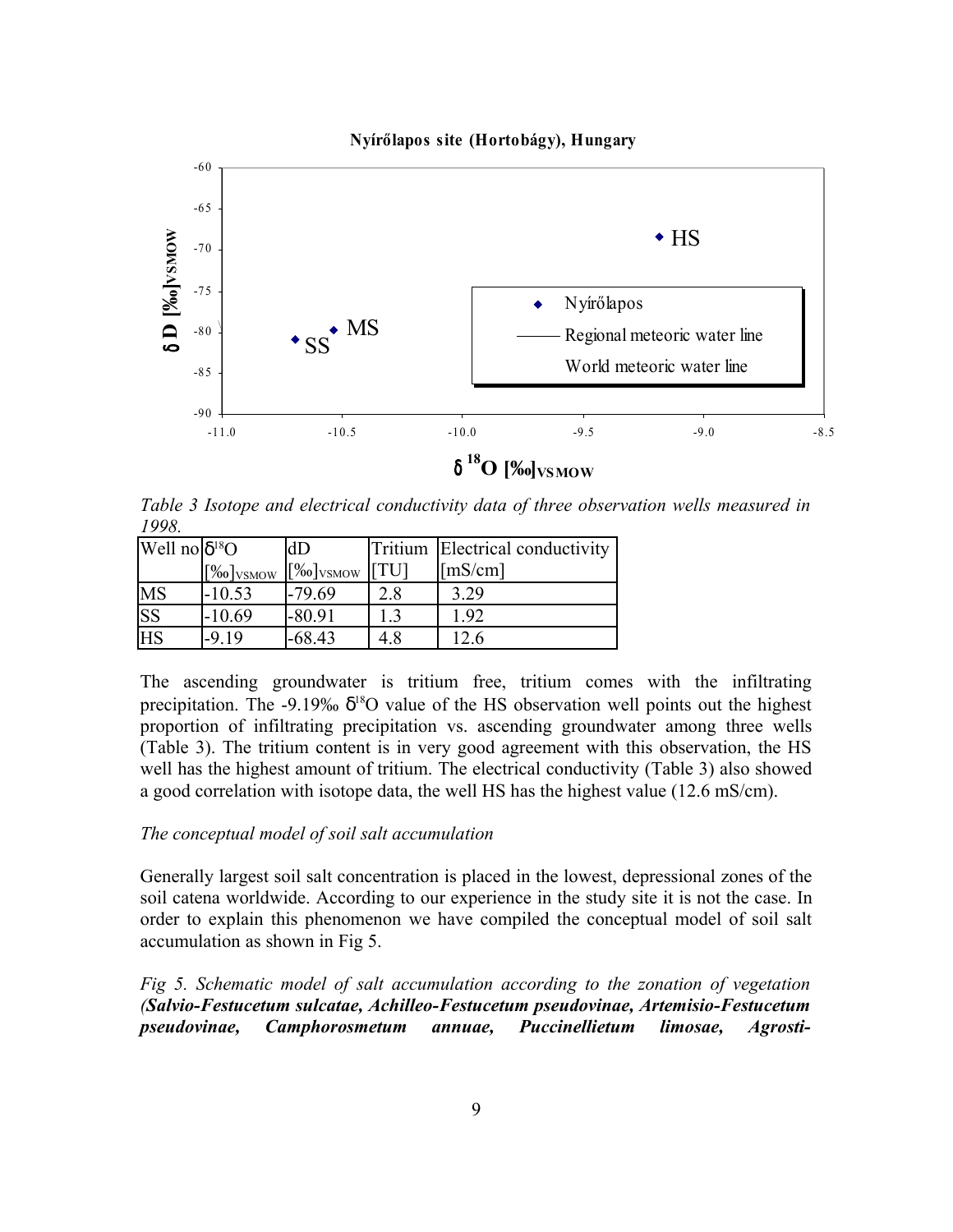

*Alopecuretum pratensis) from the highest to the lowest zones. A. During dry season. B. During wet season*

In accordance with the height and cover of the native vegetation in the dry warm periods (Fig. 5. A) the surface of the soil can reach rather large temperature (Kovács and Tóth, 1988). The soil surface in the "tallgrass" (**Achilleo-Festucetum pseudovinae**) stand of Mollic Solonetz can be 10 centigredes, the semivegetated or bare "shortgrass" (**Artemisio-Festucetum pseudovinae**) stand of Salic Solonetz can be 20 centigredes warmer than the soil surface in the "meadow" (**Agrosti-Alopecuretum pratensis**) stand of Haplic Solonetz. As a consequence transpiration decreases, but evaporation increases, and there is larger solution flux from the groundwater towards the surface. The result is larger salt accumulation at the soil surface, coupled with occasional appearance of salt efflorescences.

During wet periods (Fig. 5.B) large infiltration can be expected only in the "tallgrass" and "meadow" stand, since the hydraulic conductivity of the "shortgrass" stand is very small, here the precipitation either runs down or evaporates. In the lowest lying "meadow" stand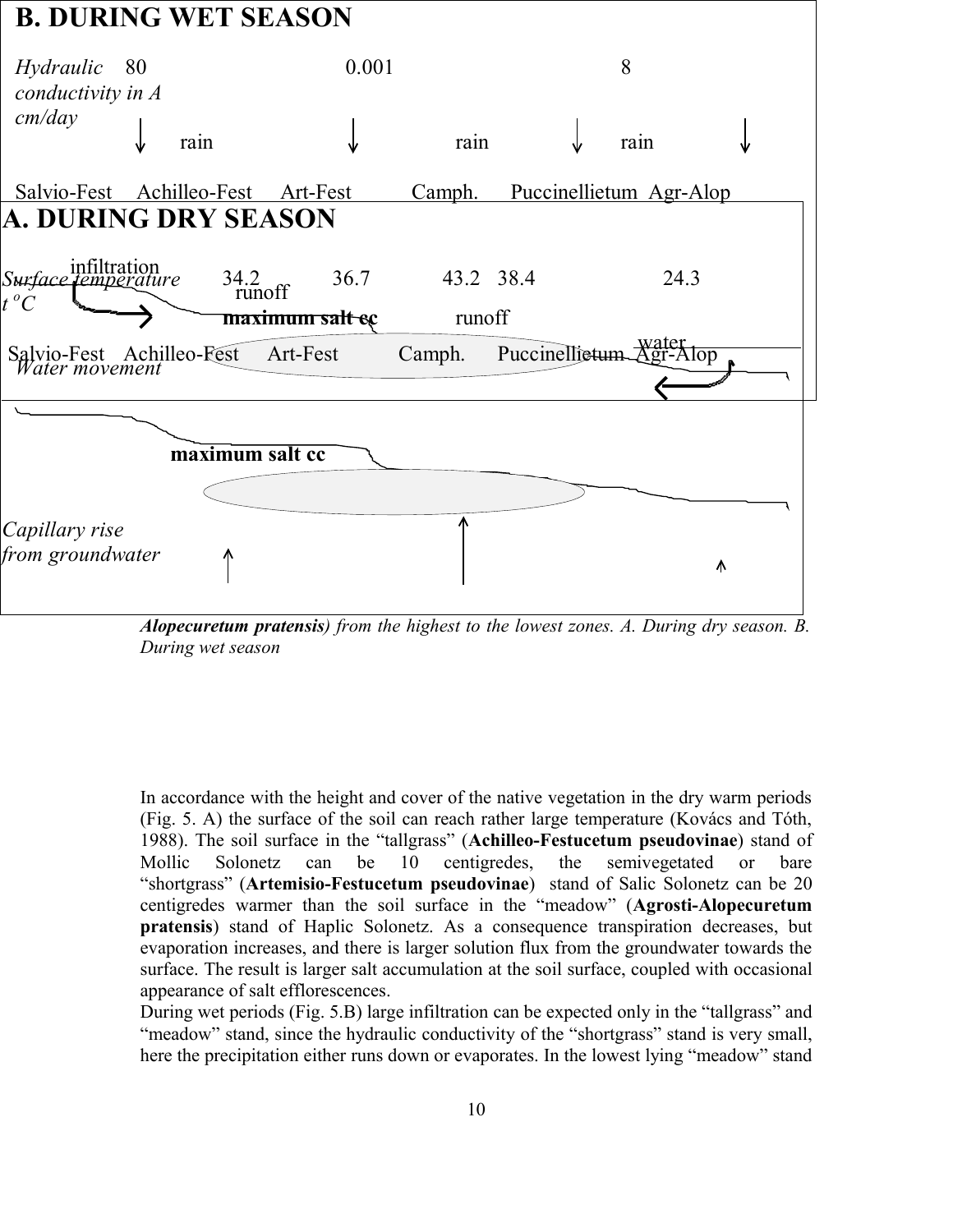the precipitation water accumulates from time to time and much of it infiltrates. This infiltration prevents the lateral transport of saline solutions towards the bottom of the depression. Another consequence of the infiltration is a rise in the groundwater-level and a change in the direction of the groundwater level from the lowest areas toward the immediate elevational zones, similarly to that reported by Seelig and Richardson (1994).

## **Acknowledgements**

Authors are grateful for the financial support made available in the frame of the scientific and technical bilateral cooperation project between the Ministry of Flemish Community (Ghent University, Belgium) and the Republic of Hungary (Research Institute for Soil Science and Agricultural Chemistry of the Hungarian Academy of Sciences: RISSAC-HAS) (Flemish project N° 011S1203, Hungarian project N° B-11/02). Collection of data and evaluation was assisted by Hungarian Scientific Fund Project Nos. T37731, T37364, and the NKFP 4/15/2004 program.

## **References**

- Alvarez Rogel, J. et al. (2001). Edaphic characterization and soil ionic composition influencing plant zonation in a semiarid Mediterranean salt marsh. Geoderma 99: 81-98.
- Arany, S. (1956). Salt-affected soils and their reclamation. Mezőgazdasági Kiadó. Budapest.
- Blaskó, L. (1999). The long-term effect of the reclamation of solonetz soil. Agrokémia és Talajtan. 48:517-530.
- Bodrogközy Gy. (1965). Ecology of the halophilic vegetation of the Pannonicum. II. Correlation between alkali ("szik") plant communities and genetic soil classification in the Northern Hortobágy. Acta Bot. Hung. 11:1-51.
- Chapman V. J. (1960). Salt marshes and salt deserts of the world. Leonard Hill Ltd. London.
- Coleman,M.L., Shepherd,T.J., Durham,J.J., Rouse,J.E. and Moore,G.R. (1982) Reduction of water with zinc for hydrogen isotope analysis. Analytical Chemistry 54:993-995
- Deák, J., Deseő, É., Böhlke, J.K., Révész, K. (1996). Isotope hydrology studies in the Szigetköz region, northwest Hungary. Isotopes in Water Resources Management vol I., IAEA, Vienna, 419-430
- Douaik, A., Van Meirvenne M, and Tóth T. (2005). Soil salinity mapping using spatiotemporal kriging and bayesian maximum entropy with interval soft data. Geoderma. 128: 234– 248.
- Epstein, S., Mayeda, T. (1953). Variation of the  $O^{18}$  content of waters from natural sources. Geochimica et Cosmochimica Acta, 4:213-224
- Flury M. and Papritz, A. 1(993). Bromide in the natural environment: occurrence and toxicity. J. Environ. Qual. 22:747-758.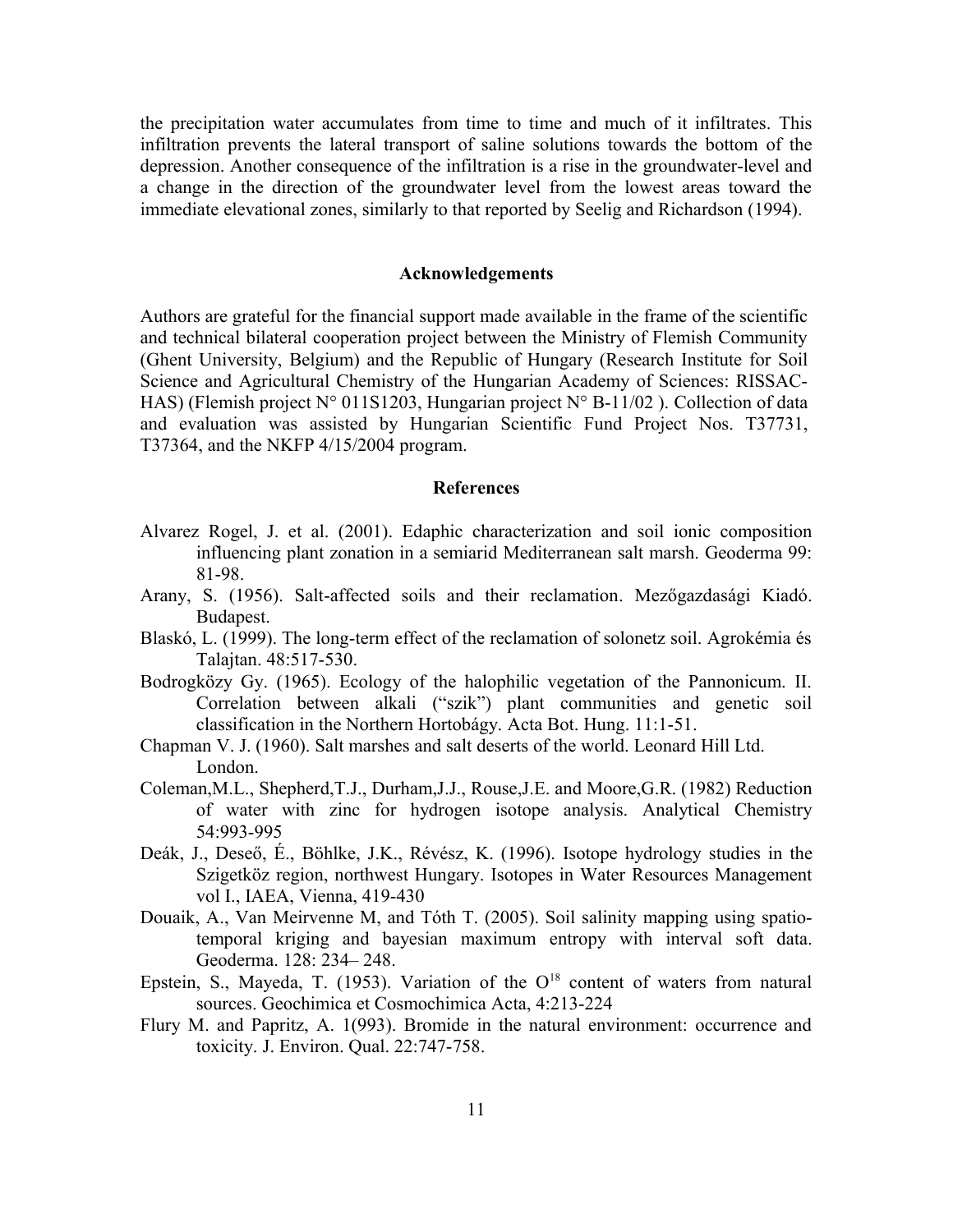- Karuczka, A.(1999). Effect of weather conditions on the salt balance of salt-affected soils. Agrokémia és Talajtan. 48:459-468.
- Kovács, J. and A. Tóth. (1988). Microclimate measurements in grassland associations of Hortobágy. Tudományos kutatások a Hortobágyi Nemzeti Parkban. Budapest. 287-294.
- Kuti, L., T. Tóth, A. Zöld and I. Szentpétery. (2002). The fluctuation of groundwater level, and its consequences in the soil - parent material - groundwater system of a sodic grassland. Agrokémia és Talajtan. 51: 253-262.
- Rhoades, J. D. and S. Miyamoto. (1990). Testing soils for salinity and sodicity. In: Soil Testing and Plant Analysis. 299–336. SSSA Book Series. No. 3. Madison. WI
- Seelig B. D. and J. C. Richardson. (1994). Sodic soil toposequence related to focused water flow. Journal of the Soil Science Society of America. 58:156-163.
- Szabó J., Pásztor L., Suba Zs. and Várallyay Gy. (1998). Integration of remote sensing and GIS techniques in land degradation mapping. Agrokémia és Talajtan. 47:63-75.
- Szabolcs I. (1971). Solonetz soils in Europe. In: European solonetz soils and their reclamation. 9-33 p (Szabolcs I. ed) Akadémiai Kiadó, Budapest.
- Szendrei G. (1999). Micromorphology of domestic salt-affected soils. Agrokémia és Talajtan. 48:481-490.
- Tóth, T. and G. Jozefaciuk (2002). Physicochemical properties of a solonetzic toposequence. Geoderma 106: 137-159.
- Tóth, T. and L. Kuti (2002). Numerical simulation versus repeated field instrumental measurements: a case study of monitoring salinity status in a native sodic grassland with shallow groundwater. Agrokémia és Talajtan. 51: 243-252.
- Tóth, T. and M. Kertész. (1993). Mapping the degradation of solonetzic grassland. Agrokémia és Talajtan. 42:43-54.
- Tóth, T. and L. Kuti. (1999a). Relationship between the salt concentration of soils and geological conditions in the "Nyírőlapos" study site of Hortobágy. 1. General geologic description, calcite content and pH of subsurface layers. Agrokémia és Talajtan. 48:431-444.
- Tóth, T. and L. Kuti. (1999b). Relationship between the salt concentration of soils and geological conditions in the "Nyírőlapos" study site of Hortobágy. 2. Multiple relationships and the prediction of surface salt concentration. Agrokémia és Talajtan. 48:445-457.
- Tóth, T., L. Kuti, I. Fórizs, S. Kabos, A . Douaik. (2002). Spatial and temporal aspects of soil salinization in a sodic grassland. in Faz Cano, A., Ortiz Silla, R. és Mermut, A. R. (szerk.) Sustainable use and management of soils in arid and semiarid regions. Volume I. pp. 276-288.
- Tóth, T. and K. Rajkai. (1994). Soil and plant correlations in a solonetzic grassland. Soil Science. 157:253-262.
- Tóth, T., Csillag F., L. L. Biehl and Michéli E. (1991). Characterization of semivegetated salt-affected soils by means of field remote sensing. Remote Sensing of Environment. 37:167-180.